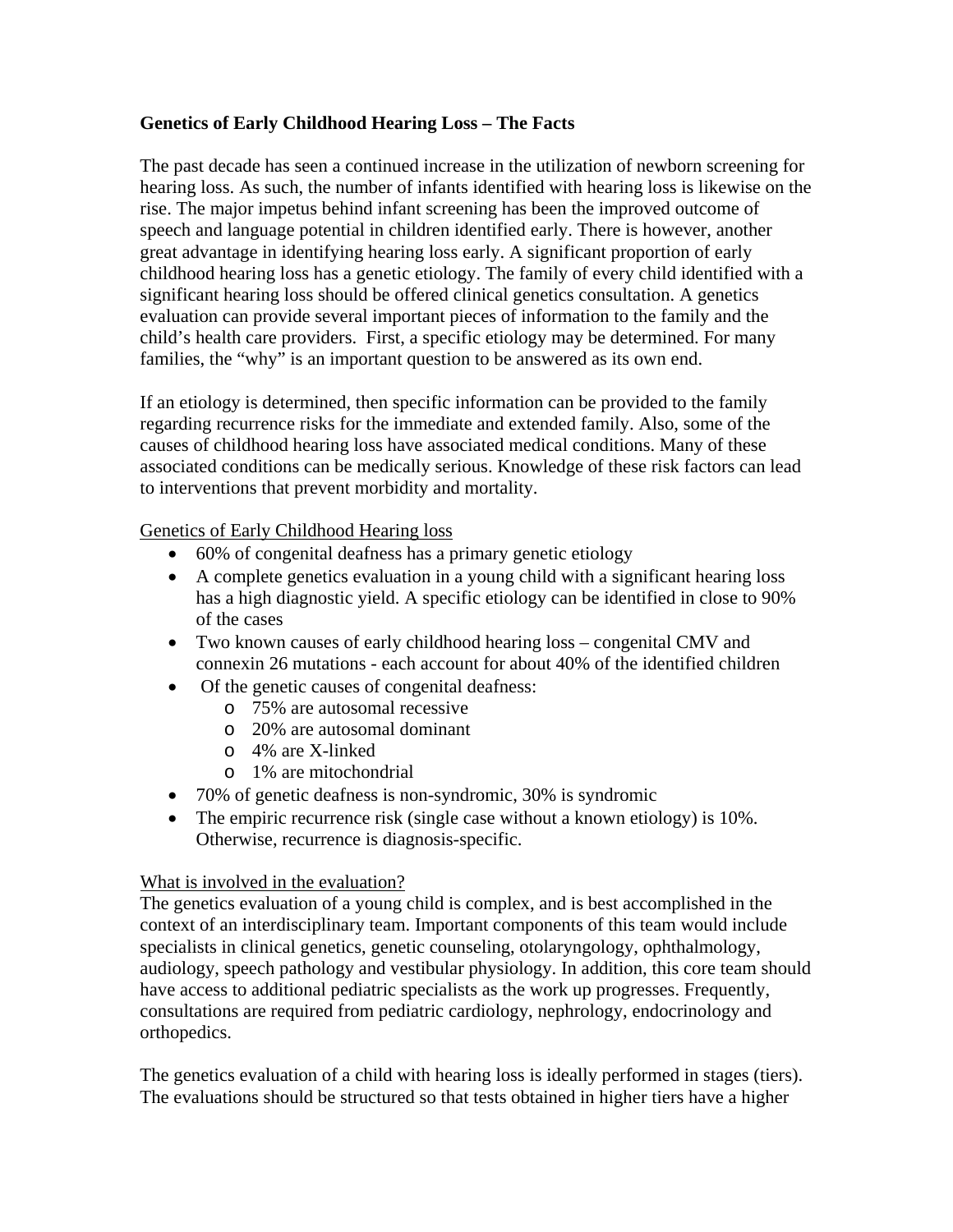expected diagnostic yield, lower invasiveness of testing, better potential of intervention, and easier overall practicality of obtaining the tests. Experience with this approach has a high level of acceptance with third party payers and with families. A general outline of such an evaluation would include:

- Stage 1: Medical Genetics, audiology, otolaryngology
- Stage 2: Vestibular testing, ophthalmology, CT scan of the temporal bones, serology, urinalysis and serum creatinine
- Stage3: Selected DNA tests based on the first 2 stages, electrocardiogram, (if clinical indicators), and electroretinogram (if clinical indicators)

## What might be found?

- 1) **Connexin 26 mutations.** Connexin 26 (GJB2) mutations are found in 40% of infants with congenital hearing loss. This is inherited as an autosomal recessive trait. The phenotype is a non-syndromic hearing loss. Patients have normal vision and vestibular function. The hearing loss is non-progressive most of the time. The hearing loss is typically mild to profound with intra- and inter- familial variability. In a few kindreds the hearing loss is progressive and asymmetric
- 2) **Congenital Cytomegalovirus (CMV).** The phenotype of an *in utero* CMV infection can range from asymptomatic to a multiple anomaly complex that includes microcephaly, intracranial calcifications, cognitive impairment, dystonia, optic atrophy, retinopathy, cataracts, and microphthalmia. Congenital CMV can present as an isolated hearing loss. Congenital hearing loss due to CMV accounts for another 40% of early identified hearing abnormalities. While it is not 'genetic' *per se*, it has significant implications for associated medical problems, progression, and recurrence.
- 3) **Genetic syndromes.** A variety of genetic syndromes may be associated with hearing loss. Below is a partial list of common syndrome with hearing loss and important medical problems that can be seen with these conditions.
	- a. *Branchio-oto-renal syndrome*: wide range of renal anomalies, branchial arch malformations
	- b. *Pendred syndrome*: thyroid goiter due to primary iodine organification defect
	- c. *Jervell and Lange-Nielsen syndrome*: syncopal attacks, long QT syndrome, sudden death
	- d. *Waardenburg syndrome*: pigmentary changes, Hirschprung disease
	- e. *Usher syndrome*: retinitis pigmentosa, vestibular abnormalities
	- f. Mitochondrial based hearing loss: diabetes, neuromuscular disorders, lactic acidosis

## **Available Resources**

## Regional Genetic Services

Geneticists, genetic counselors, primary care physicians, families, and others are coming together to identify and address the genetic service needs through participation in the Genetics and Newborn Screening Regional Collaboratives. The regional collaborative effort is funded by the Maternal Child Health Bureau to improve the health of children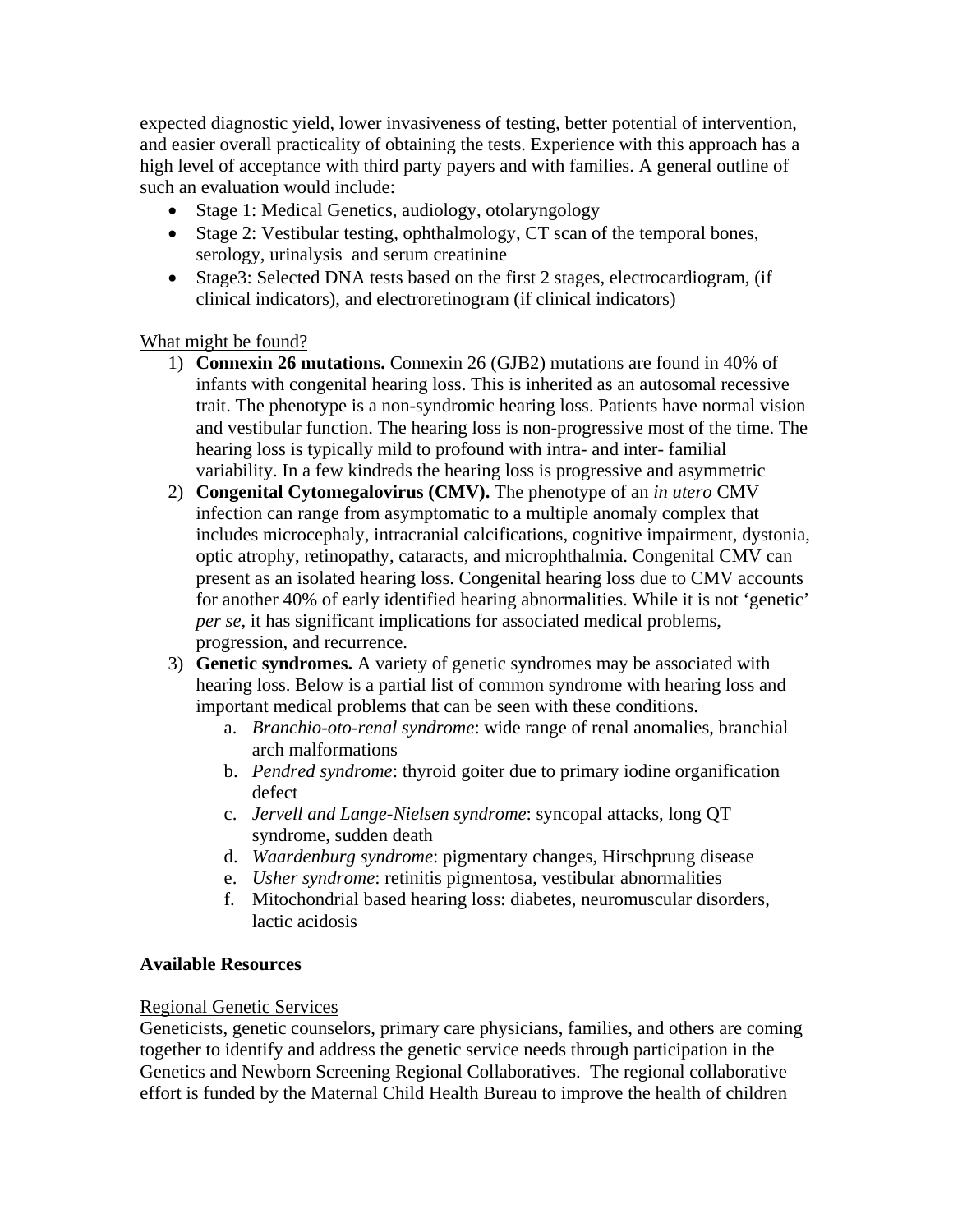and their families by promoting the translation of genetic medicine into public health and health care services.

Each region identified priority areas and activities, formed subcommittees, and initiated physician and public education efforts. Several resources are available through the regions including CME opportunities, parent education resources, research studies, small grant programs, and quick access to established networks of local genetic service providers.

The regions are:

- 1. New England Regional Genetics Group (CT, MA, ME, NH, RI, VT) [http://www.nergg.org](http://www.nergg.org/)
- 2. New York/Mid-Atlantic Region (District of Columbia, DE, MD, NJ, NY, PN, VA, WV) <http://www.wadsworth.org/newborn/nymac>
- 3. Southeastern Regional Genetics Group (AL, FL, GA, LA, MS, NC, Puerto Rico, SC, TN, Virgin Islands) [http://www.sergginc.org](http://www.sergginc.org/)
- 4. Region IV Genetics Collaborative (IL, IN, KY, MI, MN, OH, WI) [http://region4genetics.org](http://region4genetics.org/)
- 5. Heartland Genetics and Newborn Screening Collaborative (AR, IO, KS, MO, ND, NE, OK, SD) [http://heartland.ouhsc.edu](http://heartland.ouhsc.edu/)
- 6. Mountain States Genetics Regional Collaborative Center (AZ, CO, MT, NM, TX, UT, WY) [http://www.mostgene.org](http://www.mostgene.org/)
- 7. Western States Genetic Services Collaborative (AK, CA, Guam, HI, ID, NV, OR, WA). [http://www.westernstatesgenetics.org](http://www.westernstatesgenetics.org/)

## "Ask the Geneticist" A Project of the Southeastern Regional Genetics Group

The mission of "Ask the Geneticist" (SM) is to answer questions about genetic concepts, and the etiology, treatment, research, testing, and predisposition to genetic disorders. Questions that meet these criteria are answered and posted to the site. Previously answered questions are archived on the website. "Ask the Geneticist" is a collaborative effort of the Department of Human Genetics at Emory University and the Department of Genetics at the University of Alabama at Birmingham and can be found at [http://www.askthegen.org.](http://www.askthegen.org/)

## National Library of Medicine's Genetics Home Reference

Physicians can help patients and families access up-to-date, reliable, consumer-friendly information about a genetic condition and the basics of genetic science by referring them to Genetics Home Reference, a free, patient-friendly Web site of the National Institutes of Health (NIH), at [http://ghr.nlm.nih.gov.](http://ghr.nlm.nih.gov/) Genetics Home Reference includes over 500 topics on genetic conditions and related genes including congenital hearing loss and genetic conditions that may lead to hearing loss. The site features a richly illustrated tutorial that explains the basics of genetics, from the cellular level on up, and a glossary of genetics terms. The site is regularly updated by scientific staff and reviewed by external experts.